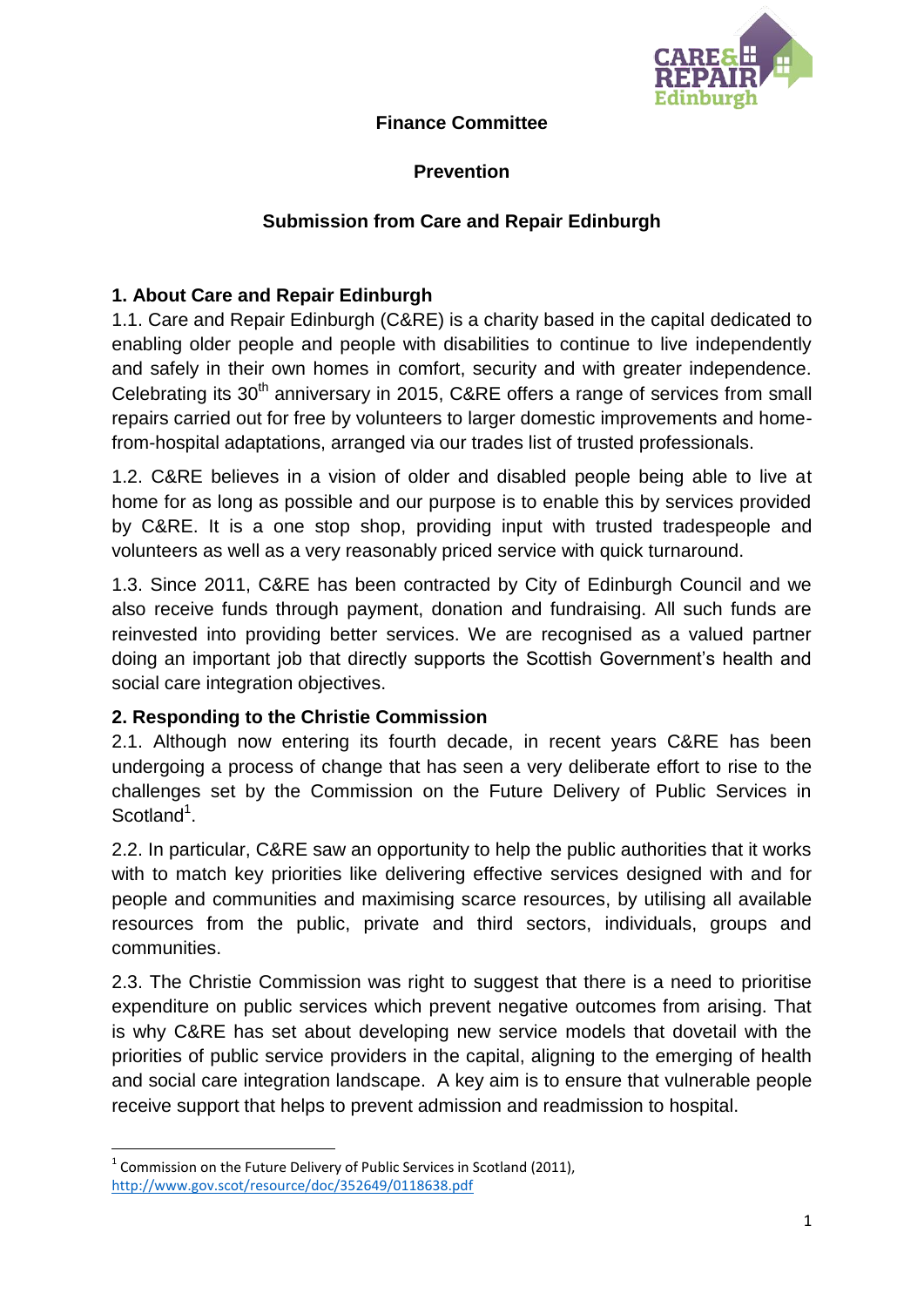

# **3. A new preventative partnership: C&RE with NHS Lothian**

3.1. C&RE's ongoing success lies in the strength of its partnerships. Having worked closely with Edinburgh Council since 1985 we are keen to do more to work with the public sector to develop and implement innovative, cost efficient services that help older and disabled people to live independently in their own homes. To that end, we are in the process of implementing a new a "Discharge Support Service" to support Discharge to Assess in conjunction with the NHS Lothian (NHSL) and City of Edinburgh Council.

3.2. The intervention is timely. The most recent ISD Scotland figures suggest that in July 2015, there were 47,797 days spent in hospital associated with delays in discharge and that the figure has been increasing on average across Scotland.

3.3. The Discharge Support Service scheme is modelled on a similar project being developed by Horizon Housing Association (operators of our sister organisation Care and Repair West Lothian) at St John's Hospital in Livingston. This in turn is based on a similar service operated very successfully by Bridgend Care and Repair (BC&R), and funded by NHS Wales.

3.4. The project involves a Case Manager employed by C&RE with a dedicated trade resource. The staff will be based in (and work out of) acute hospitals. In our case, a test phase will operate from Edinburgh's Western General Hospital and we have proposed a further pilot for the Royal Infirmary Edinburgh.

3.5. Under the Discharge Support Service, the C&RE Case Manager takes referrals direct from the ward, and is present on the ward each day. On taking a referral, the Case Manager arranges for:

- Any home-based equipment to be delivered and/or fitted. This could be anything from grab-rails, ramps or handrails;
- Other larger adaptations can also be arranged such as a fast-track stairlift service;
- Small equipment installation (subject to patient charge);
- Trusted Assesor service, where our joiners are now qualified to prescribe and fix minor adaptations in one visit without OT input;
- Transport / befriending post-discharge;
- A portal for NHSL staff to access the myriad of third-sector services already out there, including the social housing sector;
- Keysafe installation;
- Home inspection / furniture moves where necessary; and
- Advice on benefits

3.6. We will undertake a full audit of the C&RE Discharge Support Service once the test period has been completed in 2016. It is proposed to measure the cohort of patients whose discharge was handled by C&RE with hospital and national/hospital averages for key Integration Indicators such as readmission to hospital within 28